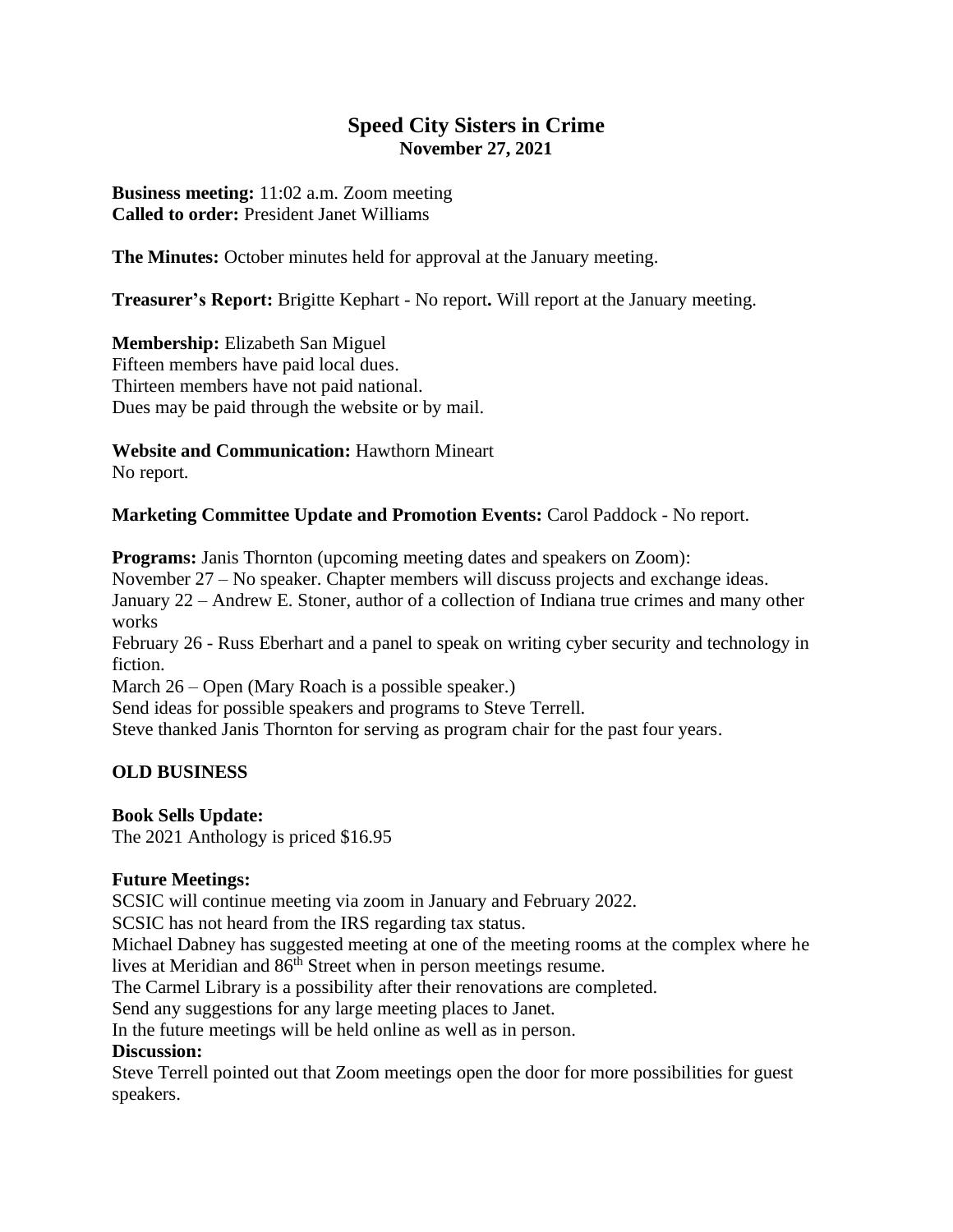Russ Eberhart stated we need to make certain the meeting places have good online access.

#### **November Election of Officers:**

Lillie Evans announced the November 27, 2021election results. No new nominations from the floor. **Officers elected for 2022:** President – Janet Williams Vice President – Carol Paddock Secretary – Diana Catt Programs – Steve Terrell Treasurer – Brigitte Kephart Membership – Hawthorn Mineart Media – Elizabeth San Miguel

A board meeting will be held on December  $7<sup>th</sup>$  for the transition of officers.

# **Critique Group Update:**

The critique group will continue to meet at 10:00 a.m. prior to each business meeting via Zoom. Interested members should send their material to Russ Eberhart as early as possible prior to the next meeting.

Brenda Stewart was thanked for leading the critique group for many years.

#### **Events:**

November  $27<sup>th</sup>$  – The Morgan County Library Event Authors attending: Diana Catt, Brigette Kephart, and Michael Dabney December 4<sup>th</sup>, 12- 4 p.m. – Holiday Author Fair at the Glick Indiana History Center Authors attending: Janis Thornton, Michael Dabney, Keith Roysdon, Larry Sweazy, and Steve Terrell

#### **Dues Increase:**

Local chapter dues will be \$20.00 per year effective February 1, 2022. National SIC annual dues will increase next year from \$50.00 to \$60.00. Members renewing their membership before February 1 can still pay \$50.00 for their 2022 membership. Lifetime dues will go from \$500.00 to \$600.00 after February  $1<sup>st</sup>$ .

**Retreat:** It is hoped the plans for a retreat will reconvene in 2022.

# **Member Announcements:**

Steve Terrell said that two stories from the Murder 20/20 anthology received honorable mention from Best Mystery Stories of the Year, his story *Deepest Darkness* and Elizabeth Perona's *The Ear Witness*.

Crystal Rhodes received 25 comment cards for Ebony Eagles and is editing it now. Steve Terrell stated there will be a National Sisters in Crime webinar on Tuesday November 30<sup>th</sup> at 7 p.m. titled *Winning Writing Contests*. There is also a series on short stories that can be watched any time.